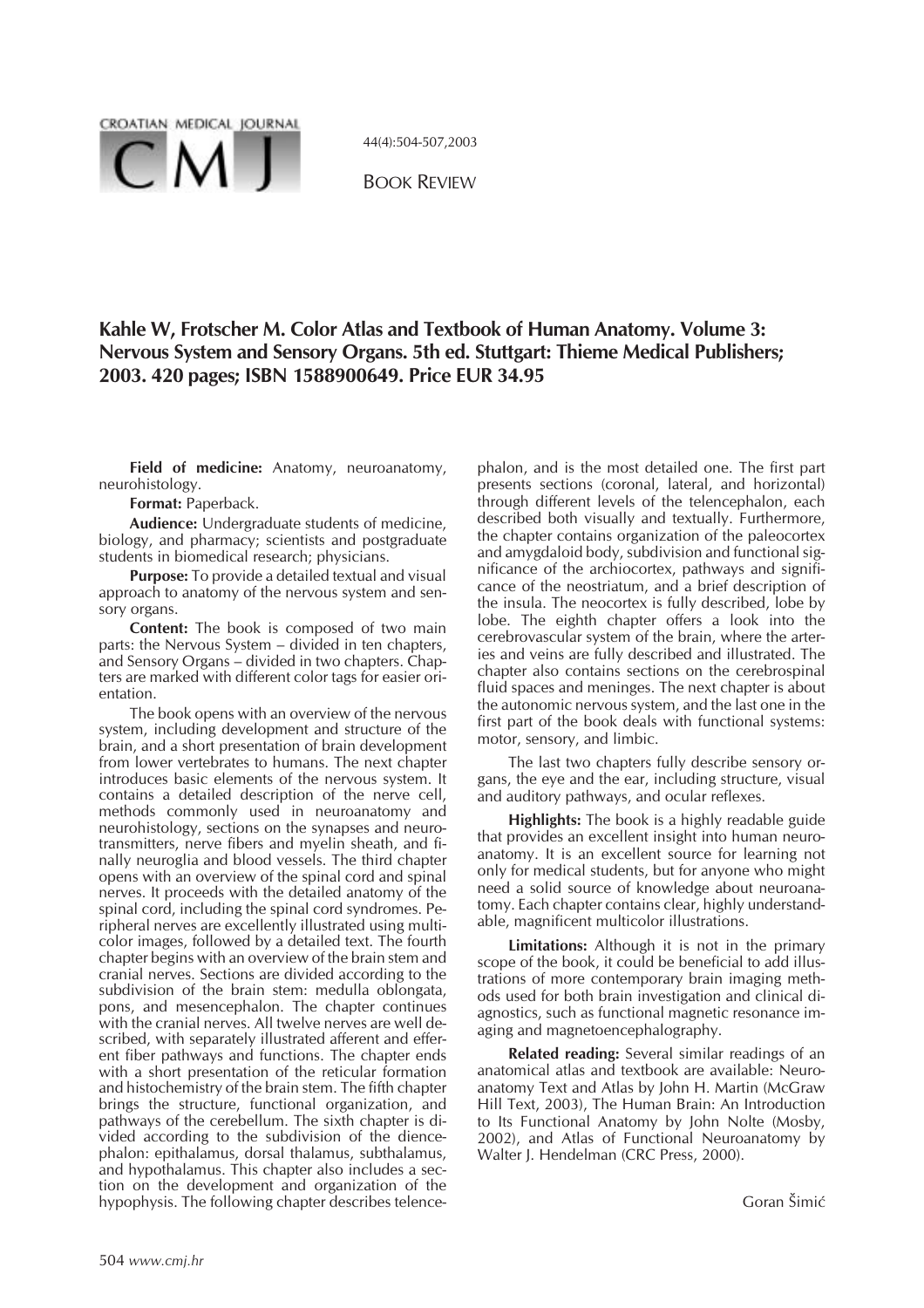## **Shemer J, Shoenfeld Y, editors. Terror and Medicine. Medical Aspects of Biological, Chemical and Nuclear Terrorism. Lengerich: Pabst Science Publishers; 2003. 562 pages; ISBN 3-89967-018-3; price: EUR 30**

#### **Field of medicine:** Public health, bioethics. **Format:** Paperback.

**Audience:** Public health specialists, physicians specialized in various branches of medicine, philosophers and specialists in bioethics, psychologists, health managers, policy makers.

**Purpose:** To draw attention of the medical community to the threat of chemical, biological, and radiological weapons, and other non conventional means that can be used in terror attacks. The authors suggest that every nation should establish infrastructure to ensure preparedness for possible terrorist attacks, and they offer guidance and practical knowledge on how to act, based on their country's experience.

**Contents:** The book is a product of work of a large number of authors, and is composed of five main chapters, dividing the content into thematic parts. All articles are concise, clearly written, and with precise instructions. The first chapter is an introduction dealing with recent terrorist attacks around the world and describing basic concepts of non-conventional warfare and epidemiology of terrorism. It gives an introduction to the bioethical issues, discusses whether aggressive public health interventions improve public confidence and cooperation, and explores ways to allocate resources in the situation of mass destruction, in the best interests of public health. In that light, questions are raised to which extent freedom of movement should be restricted, and where the limits are of doctor-patient confidentiality. The second chapter deals with policies and doctrines in the event of terrorist attacks. It gives a short historical overview, and then explains precisely how to organize medical services and hospital functioning in the anticipation of use of various forms of mass destruction weapons, and how to act in the situation when balance between resources and demands is not stable. Articles are dealing with problems of distribution and rationing of vaccines or antidotes, resource allocation and medical triage, education and duties of health workers and first responders, and involvement of local or regional governmental institutions. It provides principles of contingency planning for unusual biologic events, and explains how such a planning has value in the times of peace as well, and how it can be converted into action plan for natural outbreak of different infectious diseases. Chapter three describes chemical, biological, and radiological terror, and is divided in five sections. The first section is a general overview, explaining classical and new epidemiological paradigm of bioterrorism, and traditional and new surveillance systems. Syndromic surveillance systems in the USA and Israel are presented, and use of technology is described. The authors strongly sug-

gest that healthcare professionals at all levels should be properly educated and playing a more active role in the disease surveillance. Also, principles of personal protection are presented. The second section is devoted to the chemical agents, describing everything from the organization of the health care to the description and explanation of the chemical agents used in the world so far. It provides detailed clinical signs and step by step guidance for the treatment, and short and long follow up. The third section is a description of the biological agents with special emphasis on anthrax and smallpox. It is brilliantly written, and covers every imaginable aspect of biological warfare. It gives principles of preparedness, prevention, clinical signs, treatment, and projections for possible terror attacks. This part has a quality of a true medical textbook, with clear and extensive description of all characteristics of major biological agents divided into bacteria, viruses, and toxins. All articles in the book give some examples from Israeli experience, but two articles in this section are completely devoted to the situation in Israel, analyzing preparedness for smallpox and SWOT (strengths, weaknesses, opportunities, and threats) analysis of Israeli smallpox revaccination program. It introduces the SWOT analysis as a tool for mapping different forces acting in a given time. The fourth and fifth sections are about radiological terrorism and veterinary medicine, represented with one very informative article each. In times of a crisis, veterinary medicine is usually dealing with sanitation, but emphasis in this article is on sentinel use of animals as one aspect of general preparedness. The fourth chapter describes the aspects of trauma in terrorist attacks. At the beginning, the chapter explores preparedness for mass casualty situations, and gives step by step management plan for situations when medical facilities fail to deliver therapy to outnumbered patients. The rest of the chapter describes bizarre cases characteristic of suicide bombers and car bombs in Israel, and management of such victims. It also covers burn injuries, otology injuries, and some potential new modes of infection through penetrating bone fragments in suicide bombing. Although the rest of the world did not experience this type of terror attacks, some aspects of blast management and trauma treatment are universally applicable. The chapter finishes with a case report of the rehabilitation of the spinal cord injuries resulting from terrorist attack, with special attention to the social setting of the victims. The fifth chapter deals with psychological aspects of terror in mass destruction. It introduces expected clinical findings and psychiatric guidelines for such situations. It also describes the role of leadership and communication to the public. The book ends by describing cases of stress resulting from terrorism and war in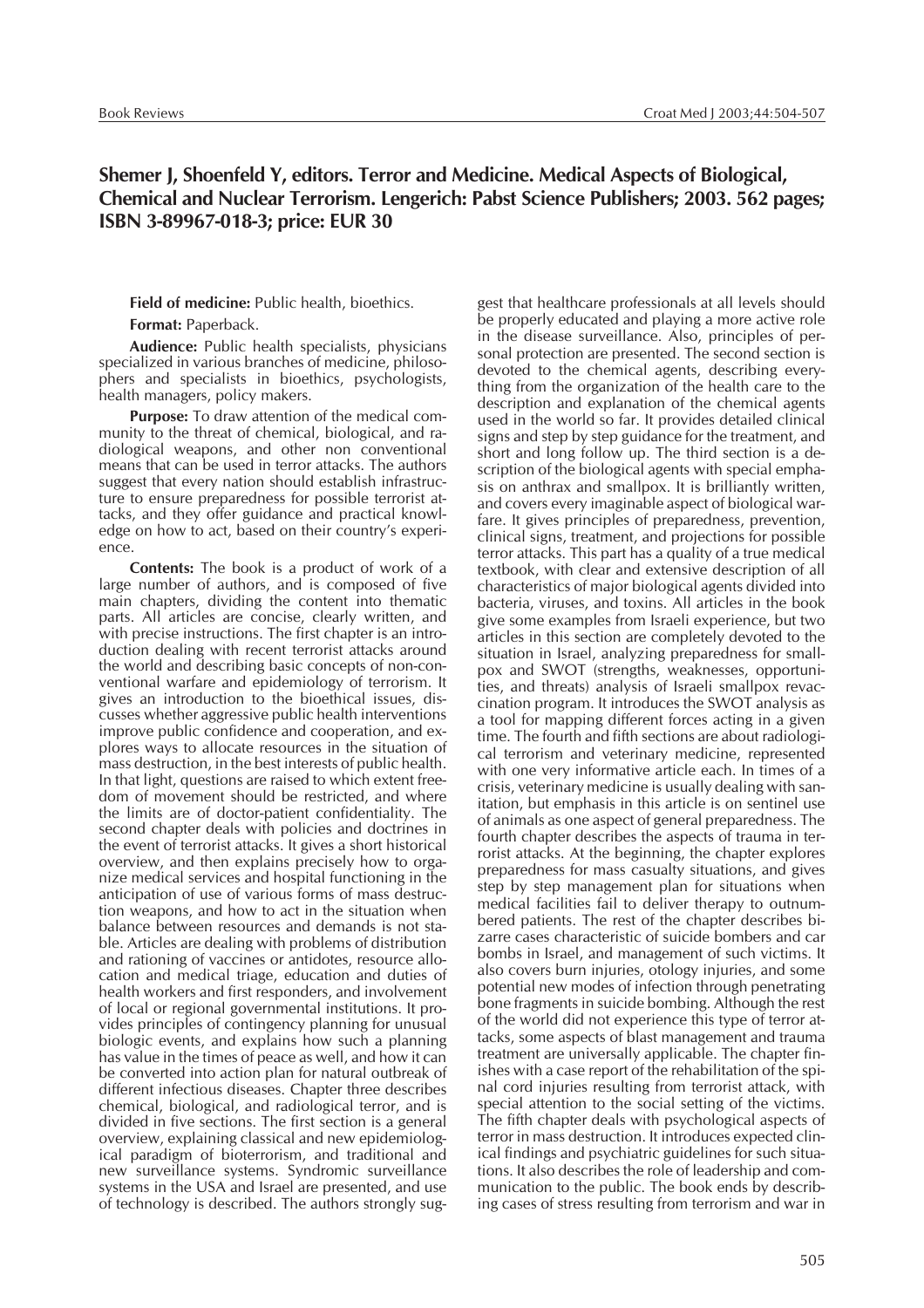the primary care clinic in the border neighborhood of Jerusalem.

**Highlights:** Although the book mostly describes the Israeli experience, I am convinced that the model of the first response or health care management is relevant for other countries as well. Its organizational guidelines are informative, especially for the countries with similar population size or geographical area. The book offers extensive descriptions of various biological, chemical, radiological, and other agents, with excellent graphical presentations and a number of literature citations. Therefore, some parts could be used as a textbook or serve as a reference book in everyday medical practice. The book is written particularly catchy, and all case studies presented, no matter how macabre or bizarre, are interesting from both professional and human aspects.

**Limitations:** This book confirms the common need for preparedness of infrastructure and personnel for terrorist attacks. However, there is a subtle presence of political promotion and victim role playing of the state of Israel throughout the whole book. I strongly believe that in a modern evidence-based medical book, elements of political or religious promotion are not adequate.

Ksenija Vitale

# **Reilly C. Metal Contamination of Food. Its significance for food quality and human health. 3rd ed. Oxford: Blackwell Science Ltd.; 2002. 320 pages; ISBN: 0-6320-5927-3; price: £79.50**

**Field of medicine:** Public health, toxicology, food safety and quality, nutrition, analytical chemistry.

**Format:** Hardback.

**Audience:** Public health workers, nutritionists, toxicologists, physicians, experts and laymen interested in the topic.

**Purpose:** To provide the reader with key information on metals in food and their influence on nutrition, health, and environmental safety. Advances in techniques of food quality control with respect to metal contamination are described, as well as requirements and legislative aspects of food safety and quality control. Particular attention is given to multielement analysis, improved closed system sample digestion and determination of chemical species, as well as new codes of practice, nutritional and food safety concerns, as reflected in the legislation of many countries in the world and key international organizations.

**Content:** This is the 3rd revised and up-to-date edition of an internationally accepted comprehensive text on metal contamination in food. The previous edition was published in 1985. In the first part, The Metals We Consume, the author explains the omnipresence of metals in the human environment, especially food, the important role the metals have in human life, how the presence of metals in food can have both good and bad consequences, and how the technology of food processing and storage depends in many ways on metals. This part is divided into five chapters. The first chapter, Introduction, deals with ash, the metals in food, and distribution of the metals in the environment. The second chapter, Metals in Food, informs us on the metal components of food, reasons of our interest in metals in food, the toxic metals, effects of metals on food quality, how much metal we consume with our food, and how risks from metals in food are assessed. The titles of the following

three chapters best describe the topics they deal with: Metal Analysis of Food, How Metals Get Into Food, and Metals in Food and the Law.

The second part, The Individual Metals, is comprised of seven more chapters. The sixth chapter deals with the persistent contaminants (lead, mercury, and cadmium); the seventh with the packaging metals (aluminum and tin); the eighth with transition metals (chromium, manganese, iron, cobalt, nickel, copper, and molybdenum); the ninth with other transition metals and zinc; the tenth with metalloids (arsenic, antimony, selenium, tellurium, and boron); the eleventh with new metal contaminants (the radioactive metals, the catalytic metals, the electronic metals, germanium, tantalum, and caesium); and the twelfth with barium and beryllium. Thallium, bismuth, lithium, zirconium, cerium, and the other rare earth elements sum it all up.

**Highlights:** Indeed, the book fulfills all three major objectives preset by the author. First, it presents a brief and useful summary of available information on metals in food, and makes this information, which otherwise might require time-consuming literature search and presence of relevant technical databases, available in one place. Second, it critically assesses the current status and development of metal and multi-element analytical techniques, with special reference to the need for a wide acceptance of greater care and the practice of immaculate laboratory hygiene when dealing with trace levels of metals in food. Third, it presents a thorough overview of the field in a concise, readable, and not too technical manner for less specialized readers of different backgrounds, interests, and fields of expertise. Finally, the author dared to define clearly one of the main future goals in assessing the risk of metal contamination of food, ie, the speciation of elements, since different species of the same element seem to have remarkably